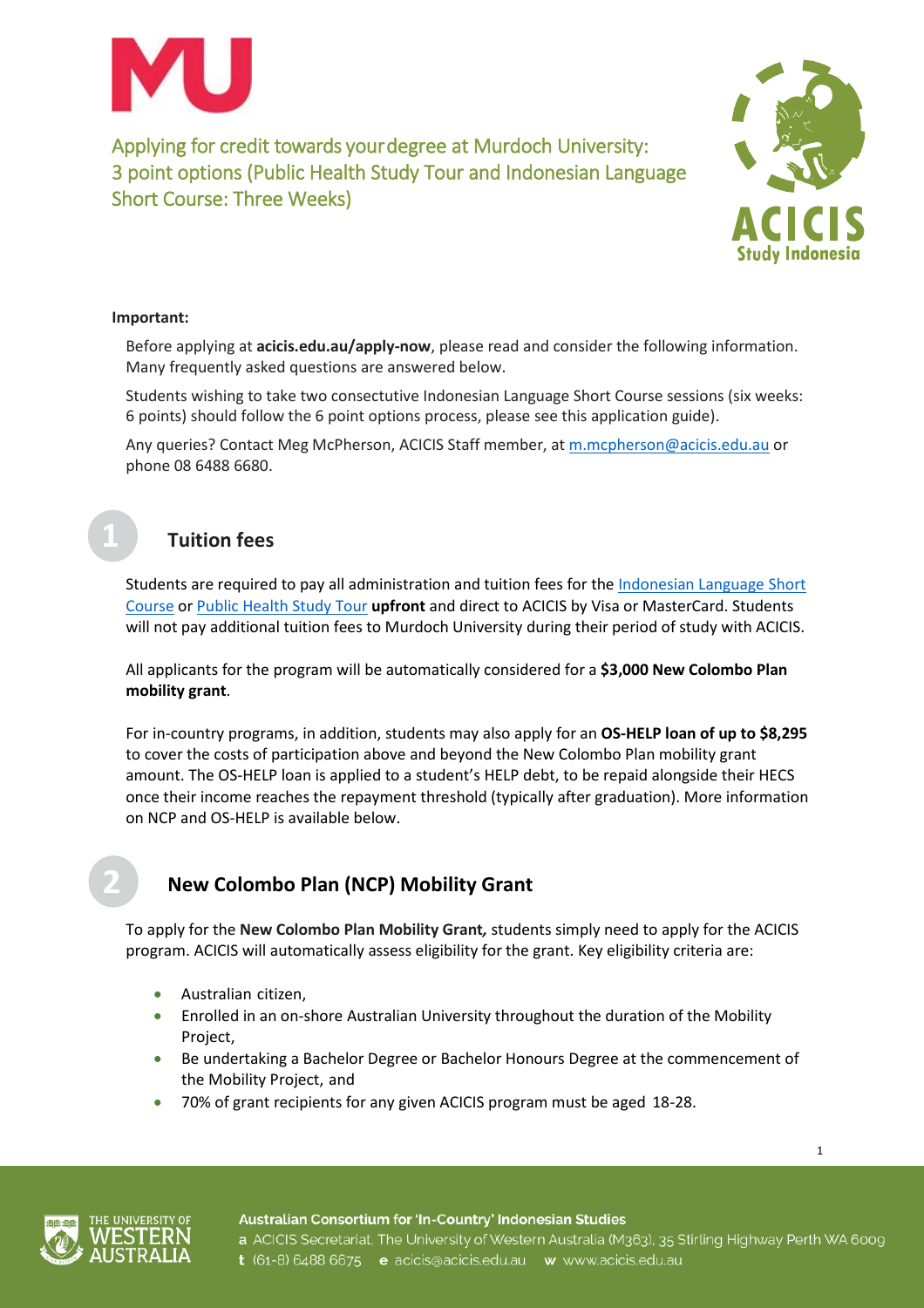



# **Application deadlines**

*For all ACICIS program application deadlines, see the ACICIS website at [www.acicis.edu.au](http://www.acicis.edu.au/)*

# **Application process**

**Step 1:** Make sure that you are eligible to participate in the ACICIS program:

**1.** Ensure that you have at sufficient points remaining in your study plan to undertake the program. Contact your [Academic Chair](http://www.murdoch.edu.au/contacts/academic/) if you are unsure.

**Step 2:** Submit your application to ACICIS Study Indonesia:

- **1.** Commence your application on the ACICIS Study Indonesia website [here.](http://www.acicis.edu.au/apply-now/)
- **2.** Student eligibility to receive a New Colombo Plan grant will be considered as part of the application process. There is no separate application form for the New Colombo Plan mobility grant.

**Tip:** Don't leave your application until the last minute, as you will be required to gather documents and obtain approvals!

**Step 3:** Cross-institutional enrol at Satya Wacana University (ILSC)/ University of Indonesia (PHST):

- **1.** Once your ACICIS application has been accepted, you are required to cross-institutionally enrol for the relevant study period (Summer or Winter) at Satya Wacana University (UKSW), Salatiga (ILSC) or the University of Indonesia (PHST).
- **2.** To cross institutionally enrol, download a Murdoch [cross-institutional](http://our.murdoch.edu.au/Student-life/_document/Enrolments-and-fees/ENF008_Cross_Institutional_Enrolment_Request.pdf) enrolment form, and submit this to the Student Centre with a copy of your chosen program's Course Outline. If you are taking part in ILSC, make sure to identify the language level you wish to enrol in. These Course Outlines are available to download from the program webpages on the [ACICIS website.](https://www.acicis.edu.au/) Key details for the form are as follows:

### **Public Health Study Tour**

- **Host University:** University of Indonesia, Depok
- **Murdoch Teaching Period:** Summer (November tour)/Winter (July tour)
	- **Host University Unit Details:**
		- **i. Unit Code:** N/A
		- **ii. Unit Title:** ACICIS Public Health Study Tour (PHST)
		- **iii. Credit Points:** 3
		- **iv. Internal or External:** Internal
- **Murdoch Equivalent Details:**

 $\overline{2}$ 

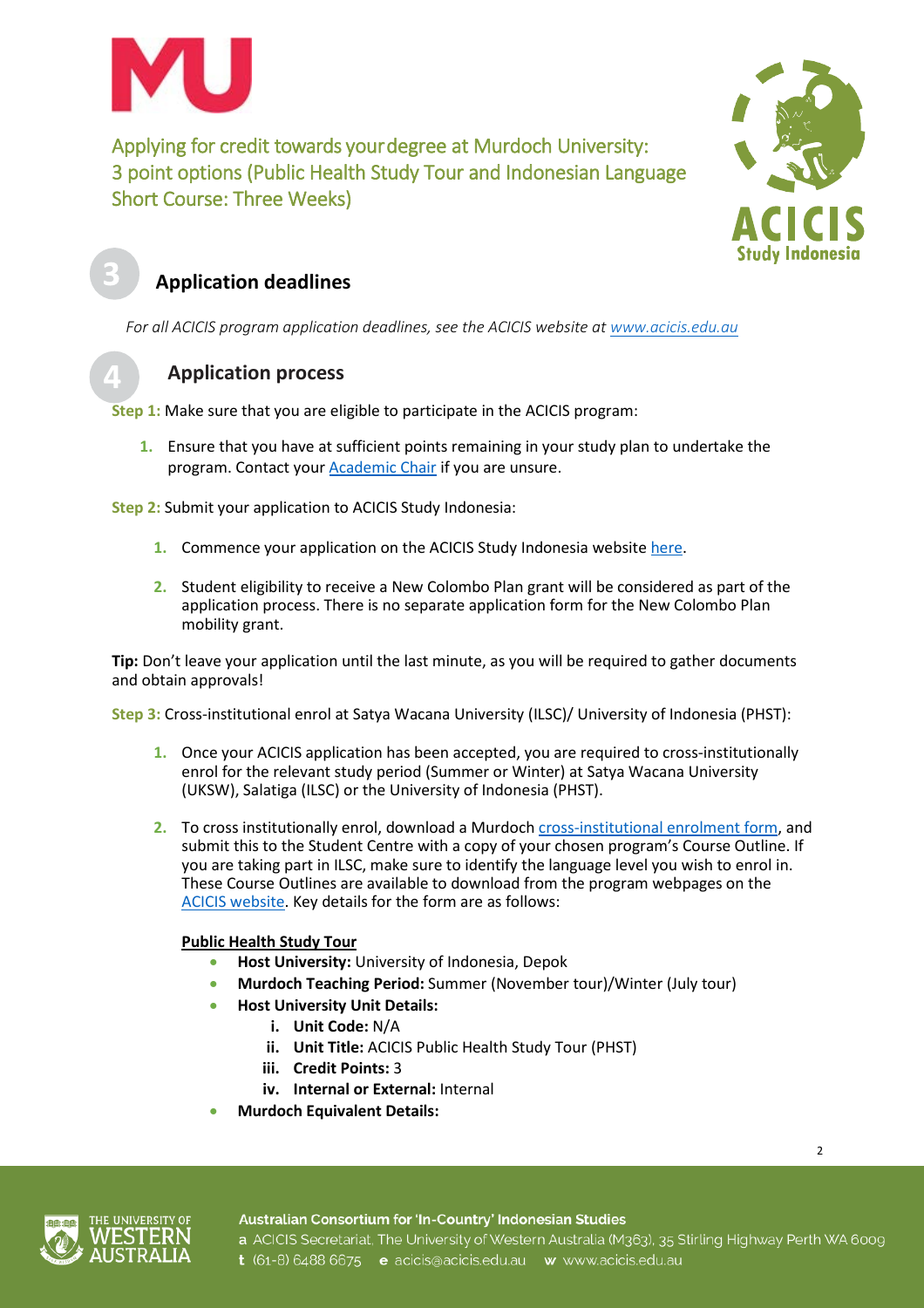



**i.** Unit Code: Code of the equivalent Murdoch University unit (if any) or Indonesia "General Elective" if receiving general electives.

#### **Indonesian Language Short Course**

- **Host University:** Satya Wacana University, Salatiga
- **Murdoch Teaching Period:** Summer (January sessions)/Winter (July session)
	- **Host University Unit Details:**
		- **i. Unit Code:** N/A
		- **ii. Unit Title:** ACICIS Indonesian Language Short Course (ILSC)
		- **iii. Credit Points:** 3
		- **iv. Internal or External:** Internal

#### • **Murdoch Equivalent Details:**

**Unit Code:** Code of the equivalent Murdoch University unit (if any) or "General Elective" if receiving general electives.

 $\triangleright$  After this form is signed by your Academic Chair, a scanned copy should be submitted to the *Student Centre* via "Ask A Question" in [MyAnswers](http://www.murdoch.edu.au/goto/MyAnswers) or emailing [studentcentre@murdoch.edu.au](mailto:studentcentre@murdoch.edu.au) Please send from your email address recorded in MyInfo.

**Tip:** To avoid inconvenience, submit your cross institutional enrolment form **immediately** following your acceptance onto the ACICIS program. NCP grants and OS-HELP may not be paid until you complete this process.

**Step 4:** Apply for an OS-HELP loan (optional) *(in-country programs only)*

- **1.** Students may apply to borrow up to \$8,295 on their HELP debt to cover the costs of participation above and beyond the New Colombo Plan mobility grant amount.
- **2.** Students must meet a number of eligibility criteria to apply for the OS-HELP loan. These include:
	- Students must have completed 24 points of Murdoch units prior to the commencement of the ACICIS program.
	- Students must have at least 3 points of Murdoch University units remaining to complete following the conclusion of the ACICIS program.
- **3.** To apply for an OS-HELP loan, pick up an application package from the Student Centre or emai[l StudyAbroad@murdoch.edu.au](mailto:StudyAbroad@murdoch.edu.au) to request that a package be mailed to you. OS-HELP application forms are only available in hard copy.
- **4.** Communication about the OS-HELP loan will be with the Fees and Enrolments Team through MyInfo, by asking a question.

**Step 5:** Travel Insurance *(in-country programs only)*



Australian Consortium for 'In-Country' Indonesian Studies a ACICIS Secretariat, The University of Western Australia (M363), 35 Stirling Highway Perth WA 6009 t (61-8) 6488 6675 e acicis@acicis.edu.au w www.acicis.edu.au